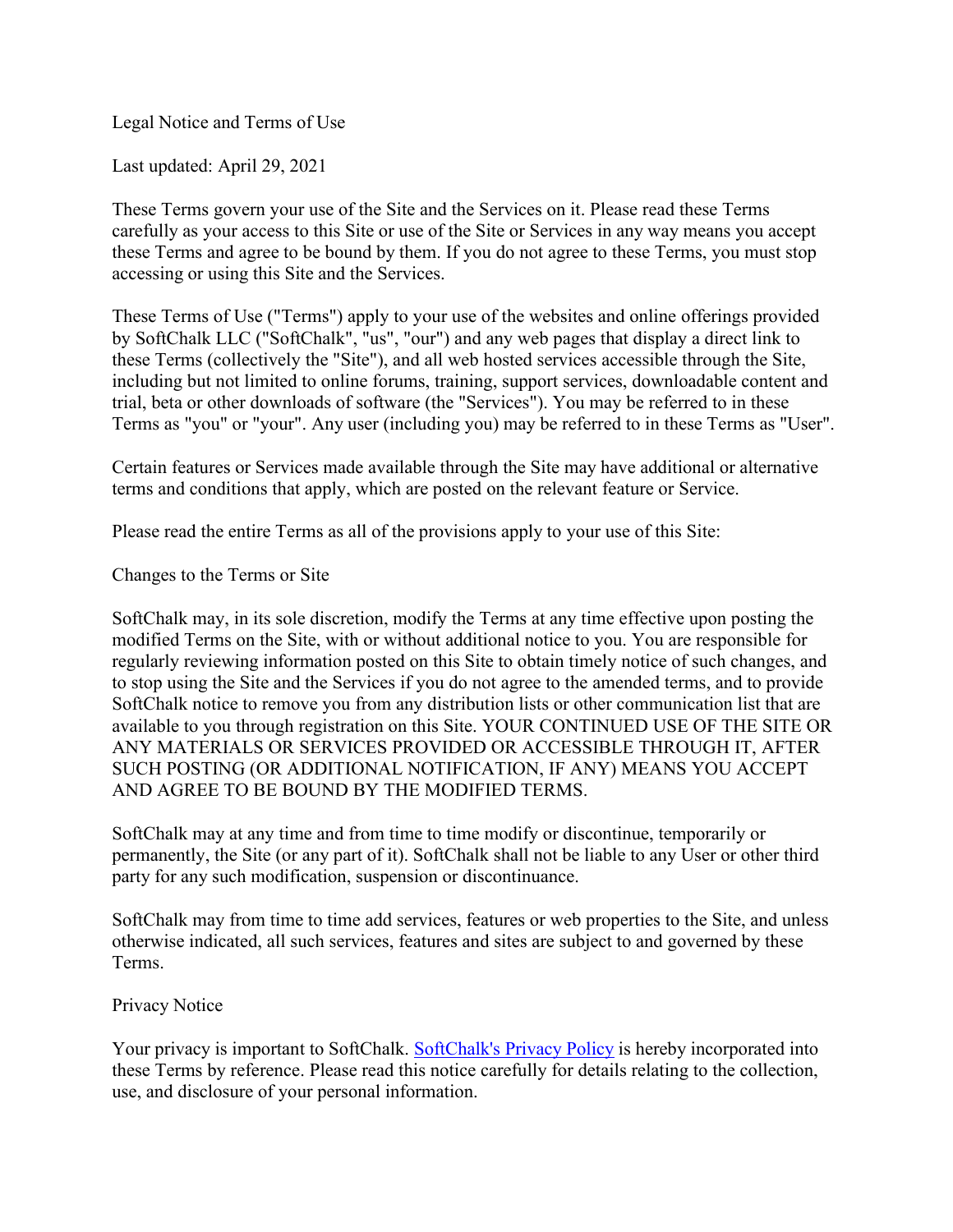#### Use of User Provided Content

In these Terms, the expression "Submission" means content submitted by our Users, and includes, but is not limited to, any User contributed file (including a file created in SoftChalk software format), text, images, content, video, communications, opinions, links, software, data, and any other content any User provides on the Site. Users may contribute Submissions in a variety of manners including, but not limited to content upload pages or other methods of file content sharing, message boards, chats (discussion forums) blogs, audio and/or podcasts, video blogs, personal web pages, wiki pages and/or other message or communication facilities designed by SoftChalk to enable Users to communicate or share materials with others.

You acknowledge that all Submissions, whether publicly posted or privately transmitted, accessible through the Site are the sole responsibility of the person from whom the Submission originated, and YOU ARE USING SUCH SUBMISSION AND ALL MATERIAL CONTAINED THEREIN AT YOUR OWN RISK. SoftChalk does not control the Submissions provided by Users of the Site, and can therefore not guarantee the accuracy, quality, integrity or ownership of such Submission. You acknowledge that you may be exposed to Submission material that you find offensive or indecent, or for which the underlying rights have not been properly obtained. You acknowledge that SoftChalk assumes no responsibility for content posted by third parties, which is available through the Site or the Services made available through the Site. You are solely responsible for your use of the Submissions and any disputes you may have with other Users, even though SoftChalk may provide a method for Users to advise of a dispute or complaint). Please see Dispute section below for additional information.

Users may include hypertext links in Submissions to content hosted and maintained by third parties so long as the content on such sites, if posted in the Site, would not violate the Terms. SoftChalk exercises no control whatsoever over such other Sites and web-based resources. SoftChalk does not endorse or guarantee the accuracy of any Submission or other content on the Site. You agree that SoftChalk is not responsible for the accuracy or availability of any third party content, advertising, promotions, products or other materials accessible through the Site and will not be liable for any damages incurred as a result of the submission or use of any such content.

Clicking on links contained in Submissions is done so at the User's own risk. SoftChalk reserves the right to review any Submissions and to remove or refuse to remove or post any Submissions or links within Submissions in its sole discretion.

### Third Party Offerings and Sites

The Site may contain or reference links to third party Sites or third party advertising. Some of those links are provided as a convenience only. The inclusion of any link or reference to a Third Party service, product or promotion is not and does not necessarily imply an affiliation, sponsorship, endorsement, approval, investigation, verification or monitoring by SoftChalk of any information contained in any third party Site.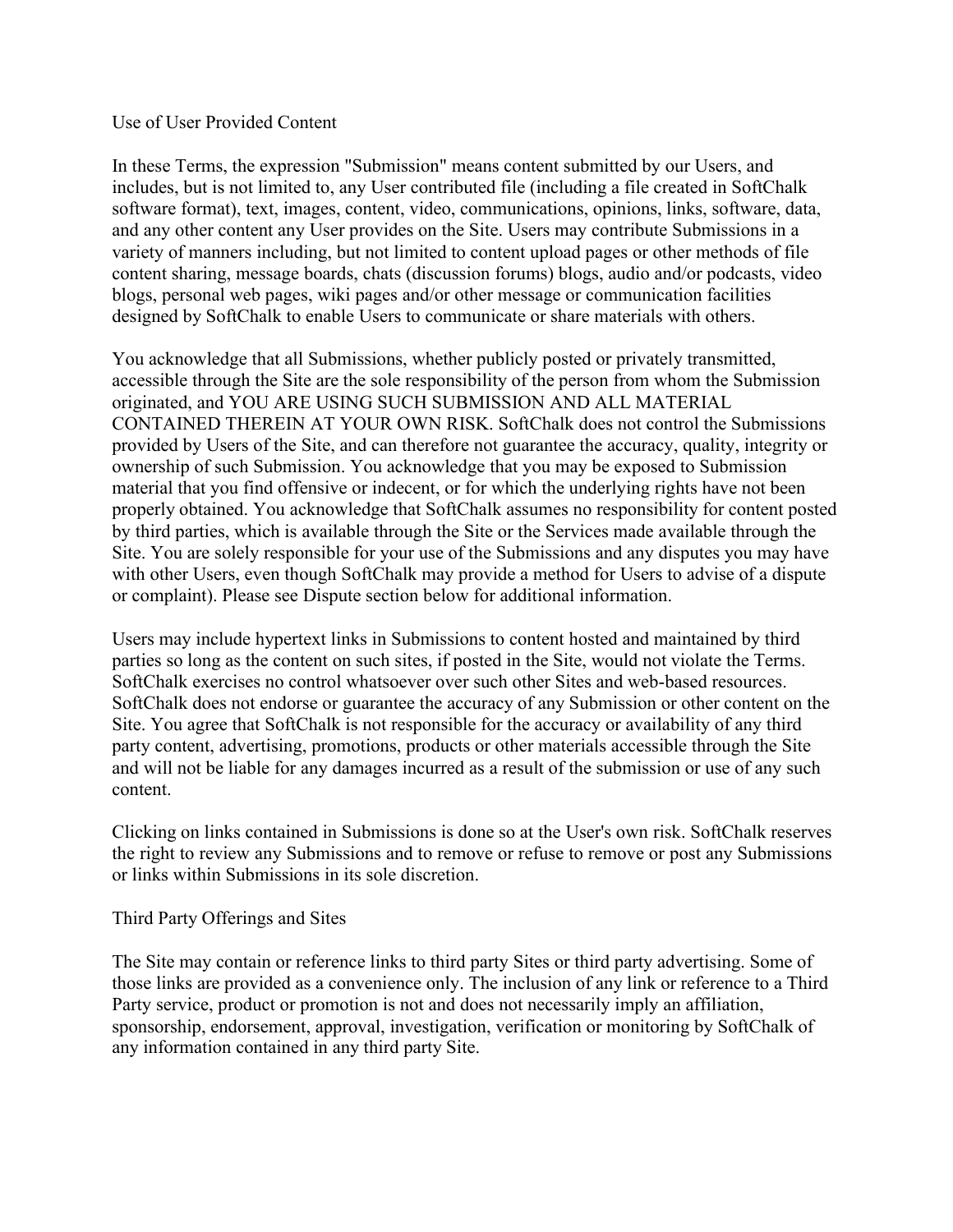If you decide to use Third Party services, you are responsible for reviewing and understanding the terms and conditions governing any Third Party services (including their privacy policies). You agree that the third party, and not SoftChalk, is responsible for the performance of the Third Party services, the information contained in such Third Party site and for your use or inability to use such Third Party site.

## SoftChalk Provided Content

While reasonable efforts have been made to ensure the information on this Site is as accurate and up-to-date as necessary for the purposes for which it is to be used, the information on this Site does not represent a commitment on the part of SoftChalk. SoftChalk makes no representation or warranty of any kind with respect to use of this Site or the information on this Site. Information published may contain references to products, programs or services that are not announced or available in all countries. Such references do not imply that SoftChalk intends to make such products, programs or services available in any specific country. The information available on this Site is provided as a convenience only.

Images and all other content contained on the Site that is not specifically offered for download by the Users is the property of SoftChalk or its licensees and you agree not to copy, publish, distribute, display or otherwise use such materials other than viewing them on the Site, without the express written permission of SoftChalk.

### Intended Use

Unless specifically otherwise stated in these Terms, or the additional or alternative terms associated with a particular Service, all materials, information, Submissions and Services contained on or accessible through this Site may only be downloaded, viewed and printed for personal use or use within your organization (including educational institutions), and only provided that no trade-mark, copyright or other proprietary notices contained in or appearing on such material are removed, modified or obscured. Material, information, Submissions and Services (including software programs) contained on or accessible through this Site may not otherwise be copied, reproduced or redistributed in whole or in part without our prior written consent and/or your acceptance of the associated end user license agreement, as applicable. All rights not expressly granted in these Terms are reserved, and Users must seek our permission before making any other use (and in particular, any reproduction or use for commercial gain) of material, information, Submissions or Services contained on or through this Site.

Unless specifically otherwise stated in these Terms, your permission to use the Site does not include: any resale or commercial use of the Site or its contents (including Submissions) whether provided by SoftChalk or any of its Users or third party content providers, or any derivative use of this Site or its contents; or the creation of a competing offering. You agree to not download bulk amounts of Submissions or other content from the Sites, regardless of whether the intent is to use such content for commercial purposes. Unless an express license is granted to you elsewhere in Terms or related features or Services, you agree not to store in any form, distribute, transmit, display, reproduce, modify, create derivative works from, transfer, sell or otherwise exploit any of the content, Submissions, software, products or Services on this site for any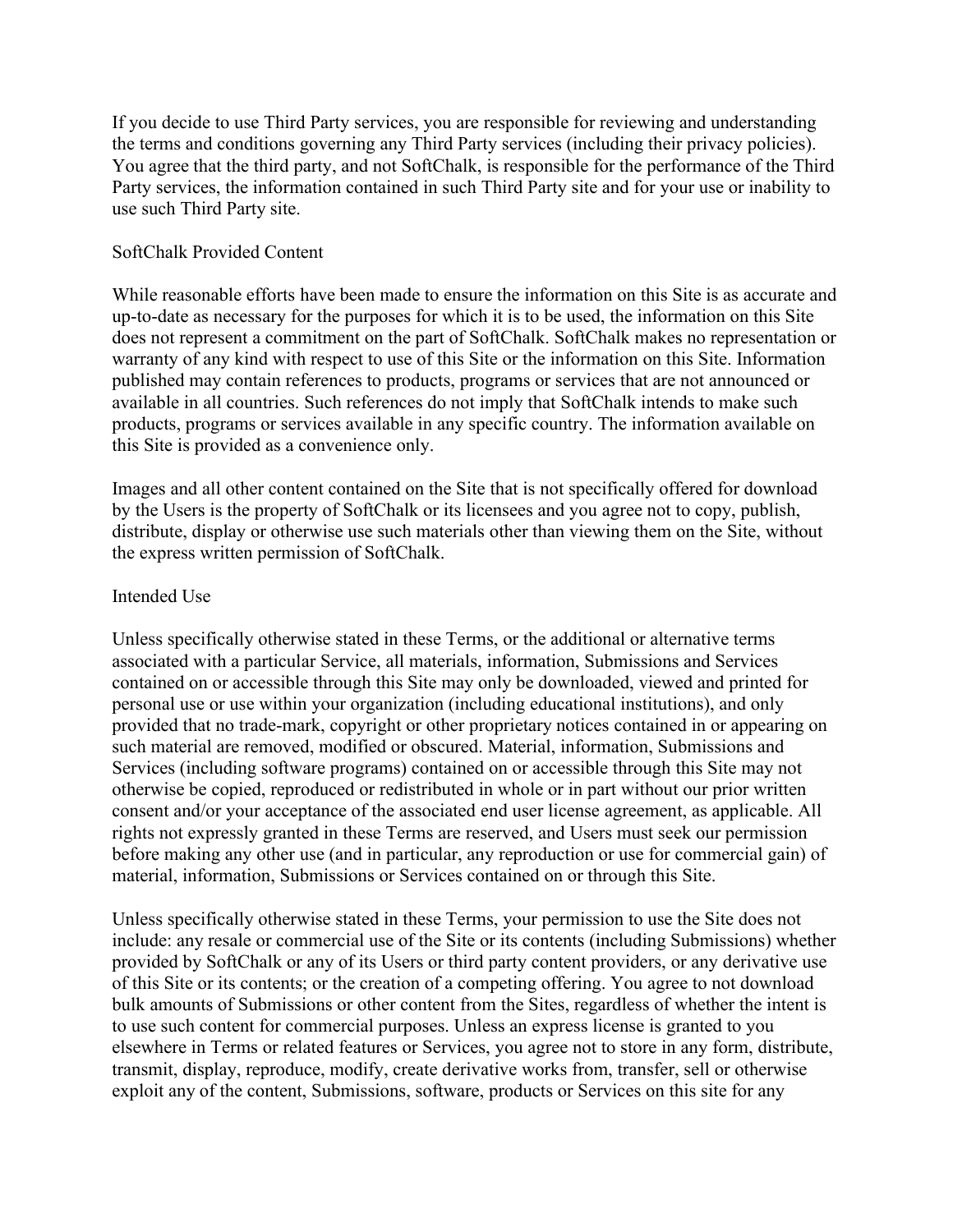commercial purpose. By using the Site, you warrant to SoftChalk that you will not use the Site, or any of the content (including Submissions) obtained from the Site, for any purpose that is unlawful or prohibited by these Terms (see Prohibited and Illegal Activities below). If you violate any of these Terms, without limiting any other remedy available to SoftChalk, your permission to use the Site automatically terminates.

## Submitting User Generated Content for Public Use

By submitting or placing any Public Submissions on the Site (in any form whatsoever), you are granting SoftChalk, its respective subsidiaries, affiliates, successors, assigns, licensees, resellers, sub-licensees and other such parties as SoftChalk may designate from time to time (which may include any or all Users) a royalty free, perpetual, irrevocable, worldwide, non-exclusive, sublicensable, transferable license to use, reproduce, copy, modify, merge, distribute, transmit, broadcast, post, publicly display, publicly perform, commercialize, edit, create derivative works from, translate and reformat your Submissions (in whole or in part) in any manner now known or in the future discovered and/or to incorporate it in other works in any form, media, or technology now known or later developed; to publish your name in connection with your Submissions, at SoftChalk's option, and waive your moral rights with respect to any such Submission; and the right to sublicense such rights to any User or supplier of the Site. You also waive any moral rights you may have in the Submissions in favor of SoftChalk, its licensees and sub-licensees. You acknowledge that this license cannot be terminated or the waiver revoked by you once the Submission is submitted to the Site.

By submitting ideas, feedback, comments, testimonials, opinions, suggestions or any other material to the Site, you agree that SoftChalk will treat such Submissions as non-confidential, that SoftChalk can use such Submissions without any compensation to you or to any other person or entity, and that SoftChalk may have already developed, or is in the process of developing, and is not restricted in any way from developing and marketing, products, services, functions, features or plans similar to or competitive with any described in such Submissions from you.

By placing Public Submissions on the Site, you warrant and represent that you own or otherwise control all of the rights to your Submissions as described in these Terms including, without limitation, all the rights necessary for you to provide, upload, or submit the Submission. You shall not contribute or edit any Submission, unless:

- You have the legal right to submit your Submissions, which includes, without limitation, that you are the author or licensee of any copyrighted content that you provide, and that you are legally permitted to contribute it in accordance with a license or arrangements with your employer or third parties for use consistent with the manner the Submissions will be used as permitted under these Terms;
- Where the Submissions are photographs, images, pictures or that are otherwise graphical in whole or in part ("Images"), you warrant and represent that each person depicted in such Images, if any, (and if a minor, the parent or guardian of the minor) has provided consent to the use of the Images as set forth in these Terms, including, by way of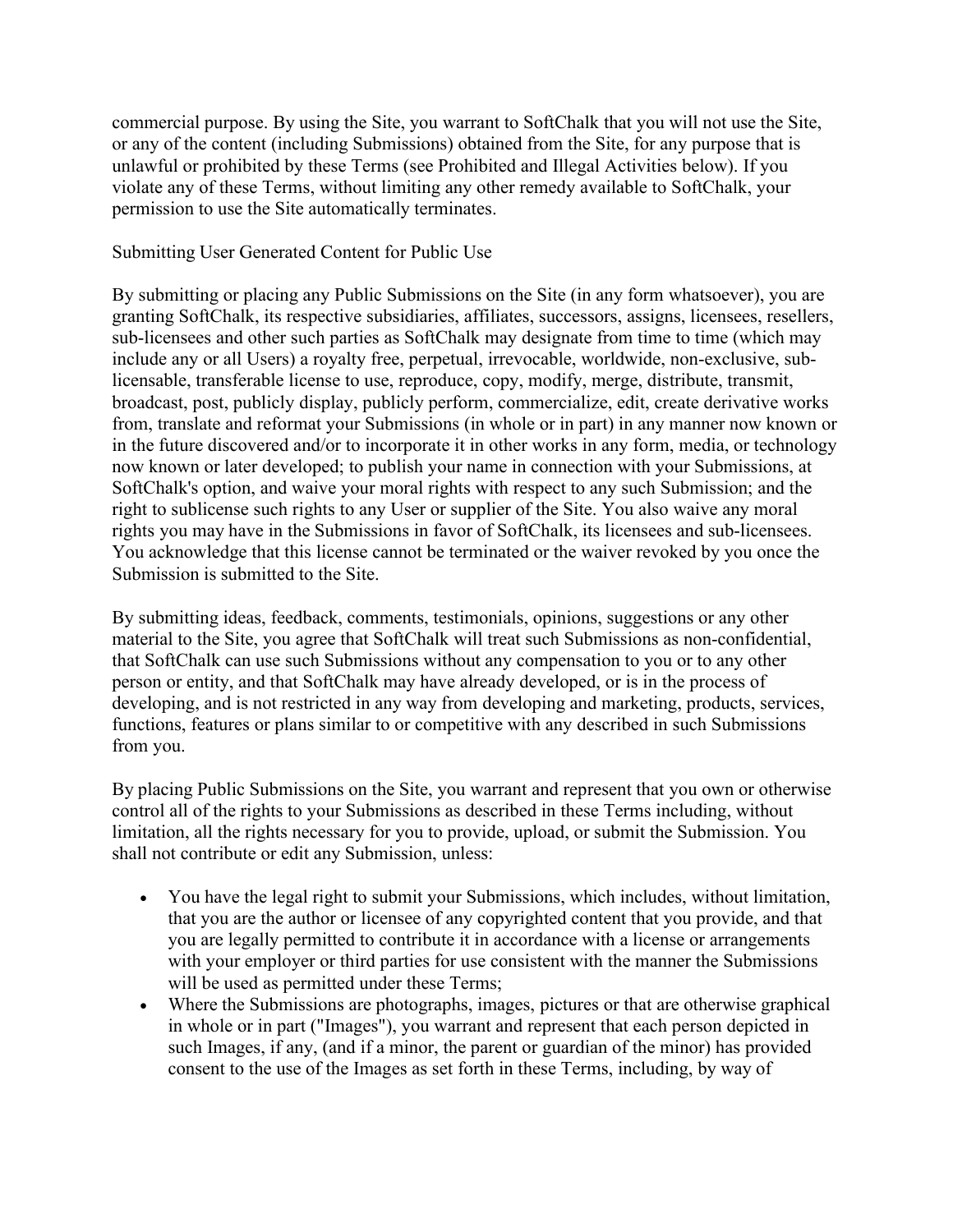example, and not as a limitation, the distribution, public display and reproduction of such Images; and

• You believe that it is correct, non-offensive, and legal and does not infringe any third party rights (including, without limitation, under anti-defamation laws). You acknowledge that SoftChalk can refuse to post and can remove any information or materials, in whole or in part, that it, at its sole discretion, deems to be offensive, indecent, or otherwise inappropriate regardless of whether such material or its dissemination is unlawful.

## Submissions—Privacy Safeguards

While SoftChalk strives to maintain your privacy (see our [Privacy Policy\)](https://www.softchalkcloud.com/privacy.html), you should always use caution when giving out any personally identifiable information about yourself in any Public Submissions. Any Public Submissions that you place on the Site can be obtained and used by others. SoftChalk does not control or endorse the content, messages or information found in any Public Submissions on the Site. SoftChalk specifically disclaims any responsibility or liability with regard to the Public Submissions and any actions resulting from your participation in any Public Submissions on the Site.

SoftChalk reserves the right, in its sole discretion, to remove any Public Submissions on the Site containing phone numbers, street addresses or otherwise personally identifying information as it cannot verify such information or confirm the desire of said information to be posted by the individual to which this information pertains.

### Rights of Third Parties

You may not submit Submissions, including forms, software, derivatives works of software or property, photos or images, that infringe in any manner on the copyright, trade-mark or intellectual property rights of any person or entity, or that contain any confidential or proprietary information of any person or entity, or that otherwise violate the legal rights of any person or entity. You may insert hyperlinks in your Submissions for Users to access copyrighted material for informational purposes -- but, except for quotes of reasonable length, you may not post such materials in the Site itself. You may not use the Site to distribute unauthorized copies of copyrighted material, including photos, artwork text, recordings, designs, computer programs or derivative works of such programs.

You agree not to make Submissions that contain personally identifiable information about other people, such as their phone number, street address or email address, or information about other people that could result in an invasion of their privacy or their harassment.

YOU ACKNOWLEDGE THAT A PARTY AGGRIEVED BY YOUR UPLOADING OF ANY CONTENT WHICH IS, INTER ALIA, A BREACH OF COPYRIGHT OR DEFAMATORY MAY TAKE LEGAL ACTION WHICH COULD RESULT IN YOUR PERSONAL INFORMATION BEING DISCLOSED AND YOU HAVING TO PAY COMPENSATION TO THE AGGRIEVED PARTY.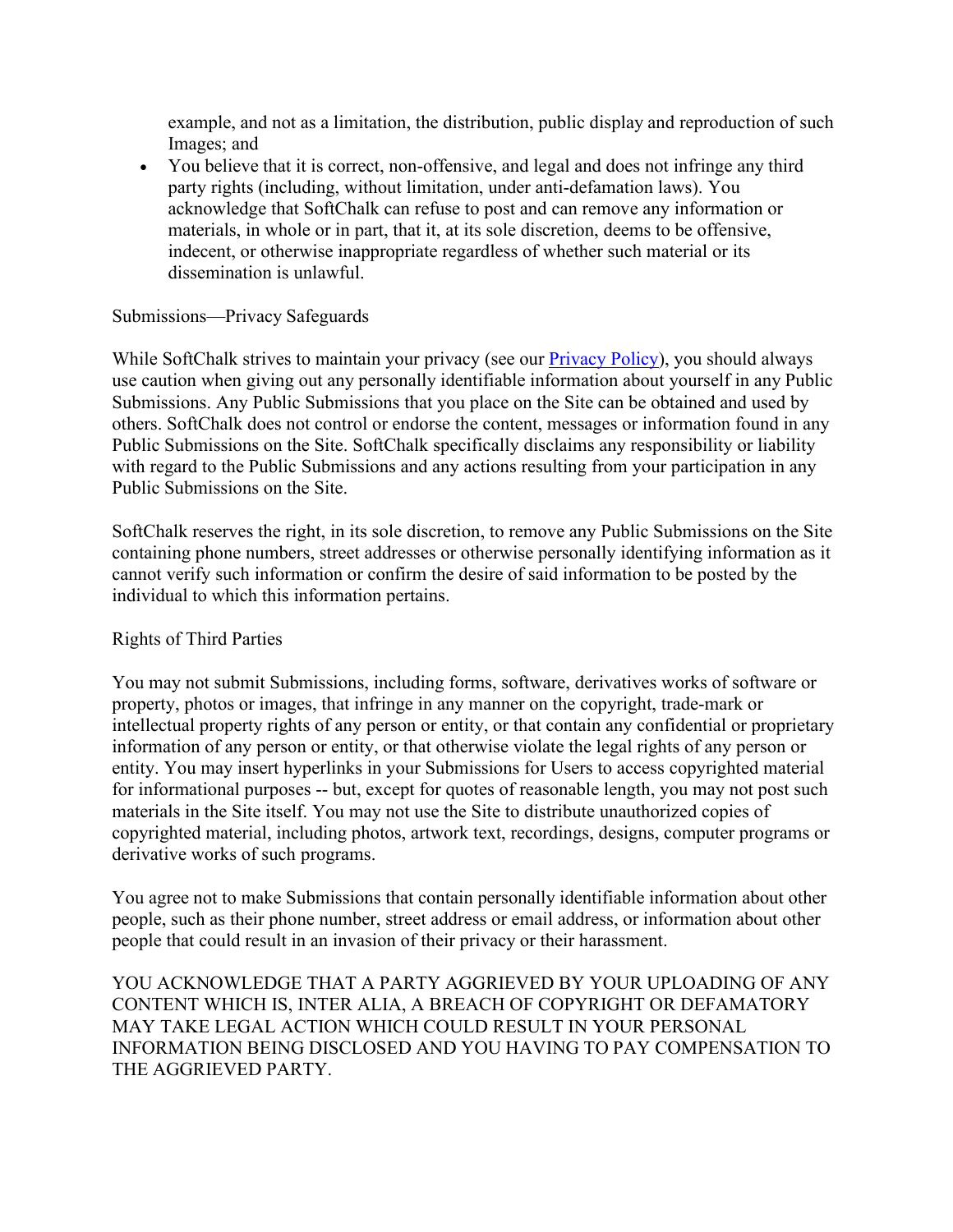## Reporting Concerns or Disputes

If you believe a third party is violating these Terms (such as posting offensive material), you may report such abuse to  $\frac{info(@)softchalk.com}{info(0)softchalk.com}$ . SoftChalk has no obligation to monitor Submissions made on the Site. SoftChalk does, however, have the right to monitor such Submissions and to disclose third party information in accordance with the SoftChalk Privacy Policy, which policy forms part of the Terms of Use of the SoftChalk Sites.

You may request SoftChalk remove any Submission you have made at any time and, upon confirmation that the Submission is yours, SoftChalk shall endeavour to remove the Submission, however the license you have granted to SoftChalk licensee's and sub-licensees shall continue in perpetuity, including the license for SoftChalk and its licensees to derivative works of your Submission. If you believe another User is violating your copyrights, you may send a notice to SoftChalk at  $\frac{info(Q)\text{soft}$ chalk.com including a) your contact details (name, telephone, email, address); b) identifying the Submission in question, and c) details on the basis of the infringement claim. SoftChalk will make an assessment and if, in our sole opinion, such action is merited, we will remove the Submission in question. Other than this removal remedy, SoftChalk shall have no further obligations or liability regarding copyright infringement disputes for Submissions. All such disputes related to third party Submissions (such as a dispute regarding ownership of copyright), links, sites or promotions should be addressed to that third party and a copy may be provided to the SoftChalk at  $info@softchalk.com$ .

## SoftChalk Cloud

Users may download and use downloadable resources, including SoftChalk provided content or User generated Submissions made available on SoftChalk Cloud under the following conditions:

All other provisions of these Terms apply unless in conflict with the terms contained in this section, in which case the terms of this section shall apply. To the extent permitted by our licensors, we grant you a non-exclusive, worldwide, limited, royalty-free, non-sublicenseable, non-transferable license to SoftChalk Cloud, subject to the following conditions and to your contractual agreement to refrain from using any SoftChalk Cloud Content beyond the scope of this license:

- Your license is limited to non-commercial purposes as described in the Intended Use section above, and, without limiting that restriction, you agree not to download large quantities of Exchange Content for commercial or non-commercial redistribution or the creation of a competing offering.
- You may access, copy, distribute, publish, and otherwise use unmodified Cloud Content subject to the condition that you maintain a reference to the original author and/or the SoftChalk logo or trademark to the extent the same was contained on the Cloud Content
- You may edit modifiable Cloud Content and distribute, publish, and otherwise use such modified content, subject to the Creative Commons By license. Works licensed with CC BY can be redistributed and adapted without restriction other than attribution. This means the works can be translated, localized, incorporated into commercial products, and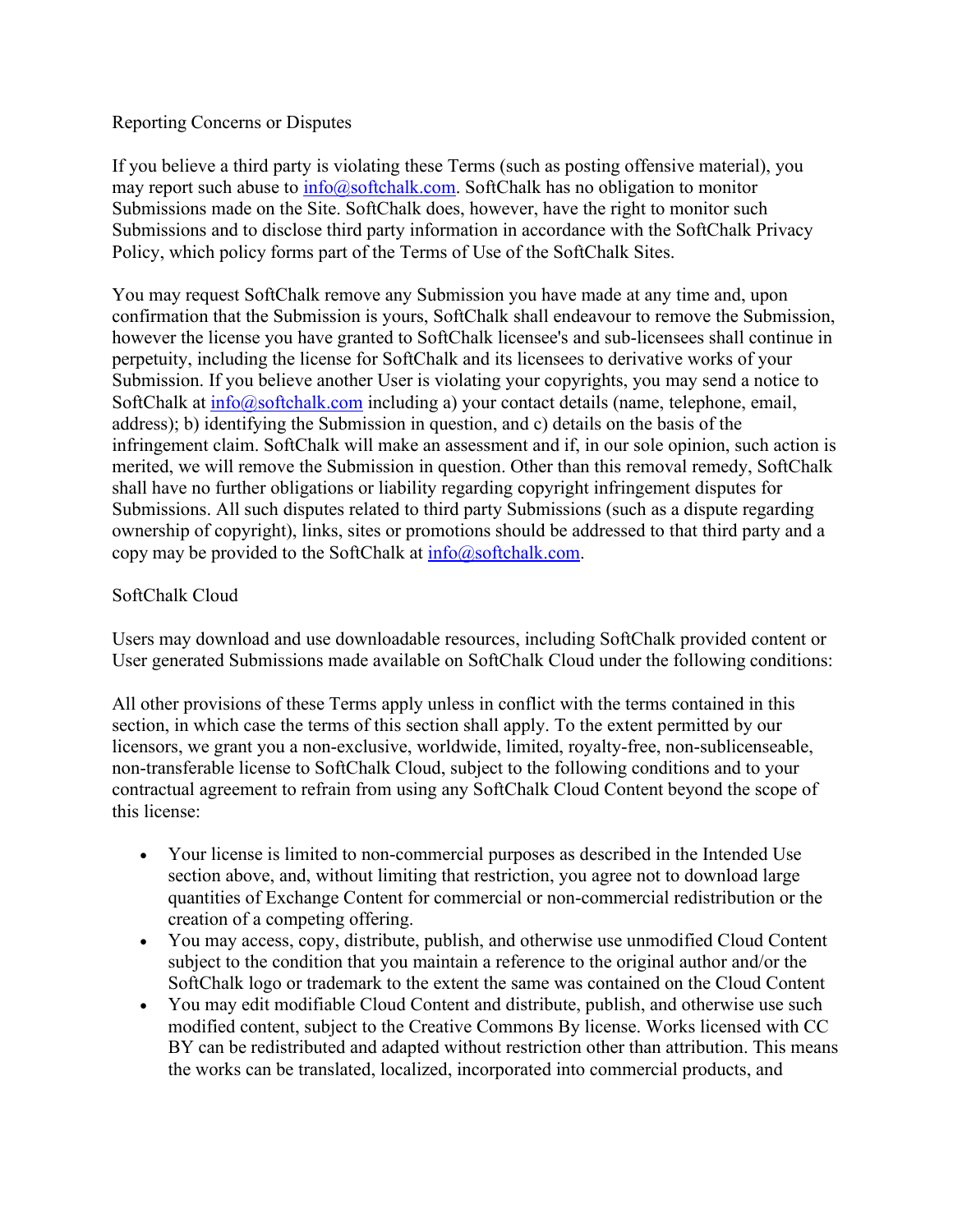combined with other educational resources. CC BY allows these reuses by anyone for any purpose, all with credit to the original creator.

The license granted herein may be terminated by SoftChalk immediately and without notice if we determine, in our reasonable discretion, that you are excessively using content published on this Site for commercial purposes (e.g., without limitation, by publishing significant portions of the content on this Site in books or Sites that you make available only for a charge, or by deeplinking to portions of this Site from a commercial Site), or you fail to comply with any other term or condition of these Terms. Upon termination of the license, you shall cease to commercialize or otherwise use any content published on the Site (except content that you contributed yourself, without any edits contributed by others). If you are concerned about such a potential termination, please notify us (at [info@softchalk.com\)](mailto:info@softchalk.com) of any contemplated commercial use of this Site to request our prior written permission, which we may grant or deny at our sole discretion.

IN PARTIAL CONSIDERATION FOR USING THIS SITE, YOU AGREE TO INDEMNIFY AND HOLD SOFTCHALK, ITS SUBSIDIARIES, AFFILIATES, AND THEIR RESPECTIVE DIRECTORS, OFFICERS, MEMBERS, AGENTS AND EMPLOYEES, HARMLESS FROM ANY LOSS, LIABILITY, CLAIM OR DEMAND OF ANY KIND, INCLUDING REASONABLE ATTORNEY FEES ON A SOLICITOR AND HIS OWN CLIENT BASIS, MADE BY ANY THIRD PARTY DUE TO ARISING OUT OF YOUR ACCESS OR USE OF THE SOFTCHALKCLOUD SITE, OR ANY SUBMISSIONS MADE OR OBTAINED THROUGHTHIS SITE.

Subscription portions of SoftChalk Cloud may be subject to additional or alternateterms, which are available upon registration for such service.

Trial and other Software Downloads

SoftChalk may make certain software (including trial and beta versions of software) available to you through the Site. Your use of such software is subject to the terms of the applicable end user license agreement and any other terms stated on the Site or feature related to the associated software. You agree that if you are given a product activation or installation key for any SoftChalk software, you will retain that key for your personal use and not make it available to others or post or display the key information for use by others.

# Conduct

Users are expected to respect and interact with other Users in the public forums as you would in any public arena and refrain from using offensive, harassing or otherwise inappropriate language in any Submission. You acknowledge that you are responsible for your interaction with other Users.

# Prohibited and Illegal Activities

Use of the Site for any activity that violates local, provincial, national, international law, order or regulation, is a violation of these Terms. In addition, certain other uses of the SoftChalk Sites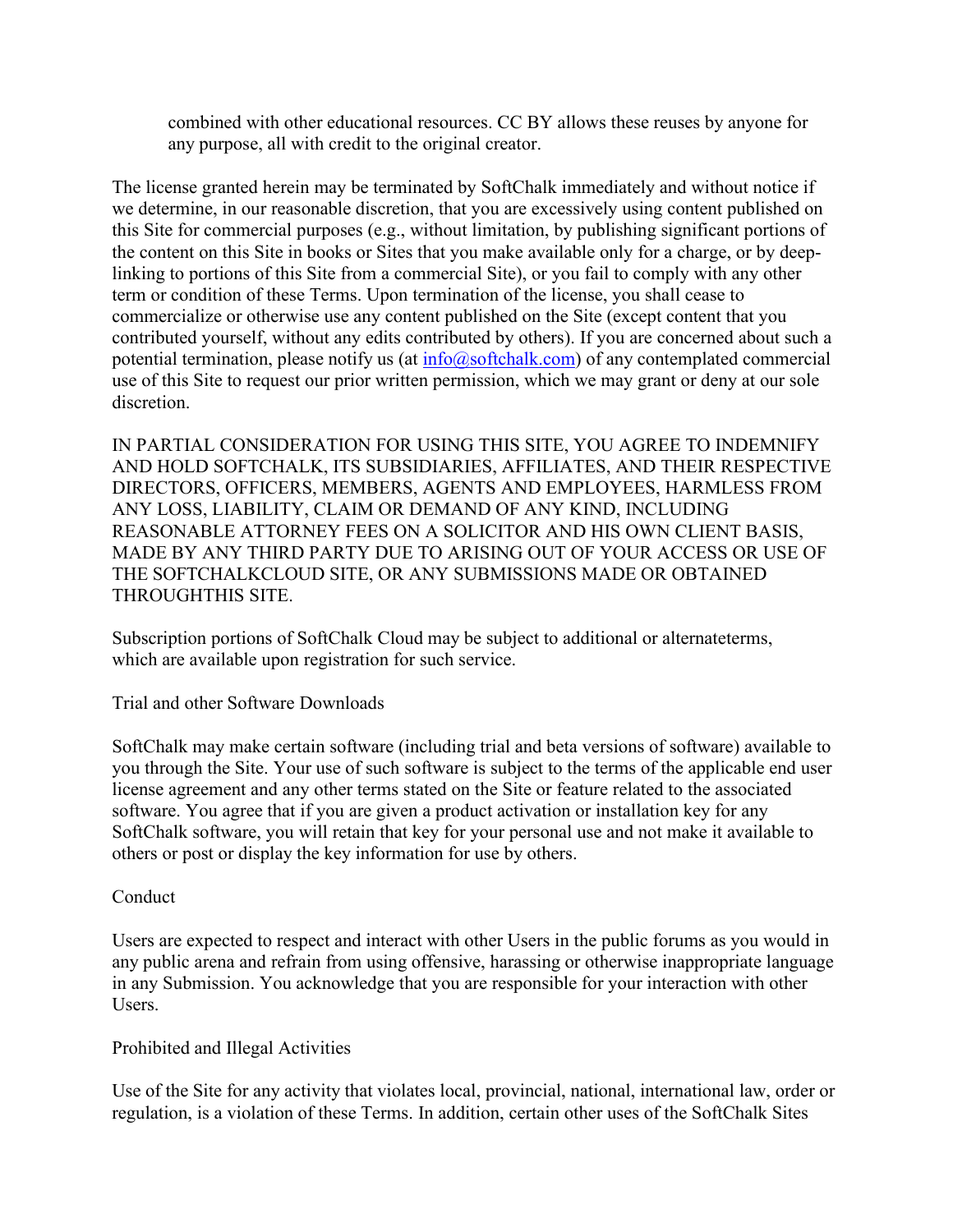and related Services are prohibited and a violation of these Terms. Illegal and prohibited activities include, but are not limited to:

- Posting or making Submissions that are indecent, profane (including masked profanity where symbols, initials, intentional misspellings or other characters are used to suggest profane language), obscene, pornographic, abusive, threatening, misleading, derogatory, illegal or defamatory, or any material that interferes with the ability of others to enjoy or utilize the Site.
- Posting or disseminating material or using the Services made available through the Site or information obtained from the SoftChalk Site in a manner that is harassing or advocates harassment of another person including, without limitation, posting or making Submissions that are harassment, or denigration based on age, gender, race, religion, national origin, sexual orientation or disability.
- Posting or making Submissions that violate copyright or intellectual property rights.
- Using the Site for the promotion of illegal conduct, activities or fraudulent schemes. Specifically, you may not advocate illegal conduct, such as pyramid schemes, or other illegal soliciting schemes. Furthermore, you agree to not engage in any illegal activity in connection with your Submissions or post links to other web sites that deal with such illegal activities.
- Fraudulent activities including, but not limited to, impersonating any person or entity, or forging anyone's digital or manual signature. Posing as a SoftChalk moderator or SoftChalk staff is expressly prohibited.
- Uploading, transmitting or disseminating files or any other material that contain viruses, Trojan horses, worms, time bombs, cancelbots, corrupted files, or any other similar software or programs that may damage the operation of the Site, SoftChalk servers, another's computer or property of another.
- Using the Site in any manner that could damage, disable, disrupt, overburden, or impair any SoftChalk server, or the network(s) connected to any SoftChalk server, or interferes with any other party's use and enjoyment of the Site. Any interference with the computer networking or telecommunications services of any User, host or network, including, without limitation, denial of service attacks, flooding of a network, overloading a service, improper seizing and abuse of operator privileges and attempts to crash a host through the use of this Site is prohibited.
- Gaining or attempting to gain unauthorized access to any Site, other accounts, computer systems or networks connected to any SoftChalk server through hacking, password mining or any other means. Use or distribution of tools designed for compromising security, such as password guessing programs, cracking tools, packet sniffers or network probing tools are prohibited. Any use of data mining, robots or similar data gathering and extraction tools or processes is prohibited. You may not obtain or attempt to obtain any materials or information through any means not intentionally made available through the Site.
- Unless expressly permitted by SoftChalk, soliciting or promoting (either in your Submissions or in your profile) any products or services, self-promote, or implore readers to take actions that are intended to further a personal purpose or financial gain. You agree you will not use information supplied within the Site to do any of the foregoing, via email or any other method, unless expressly agreed to by SoftChalk.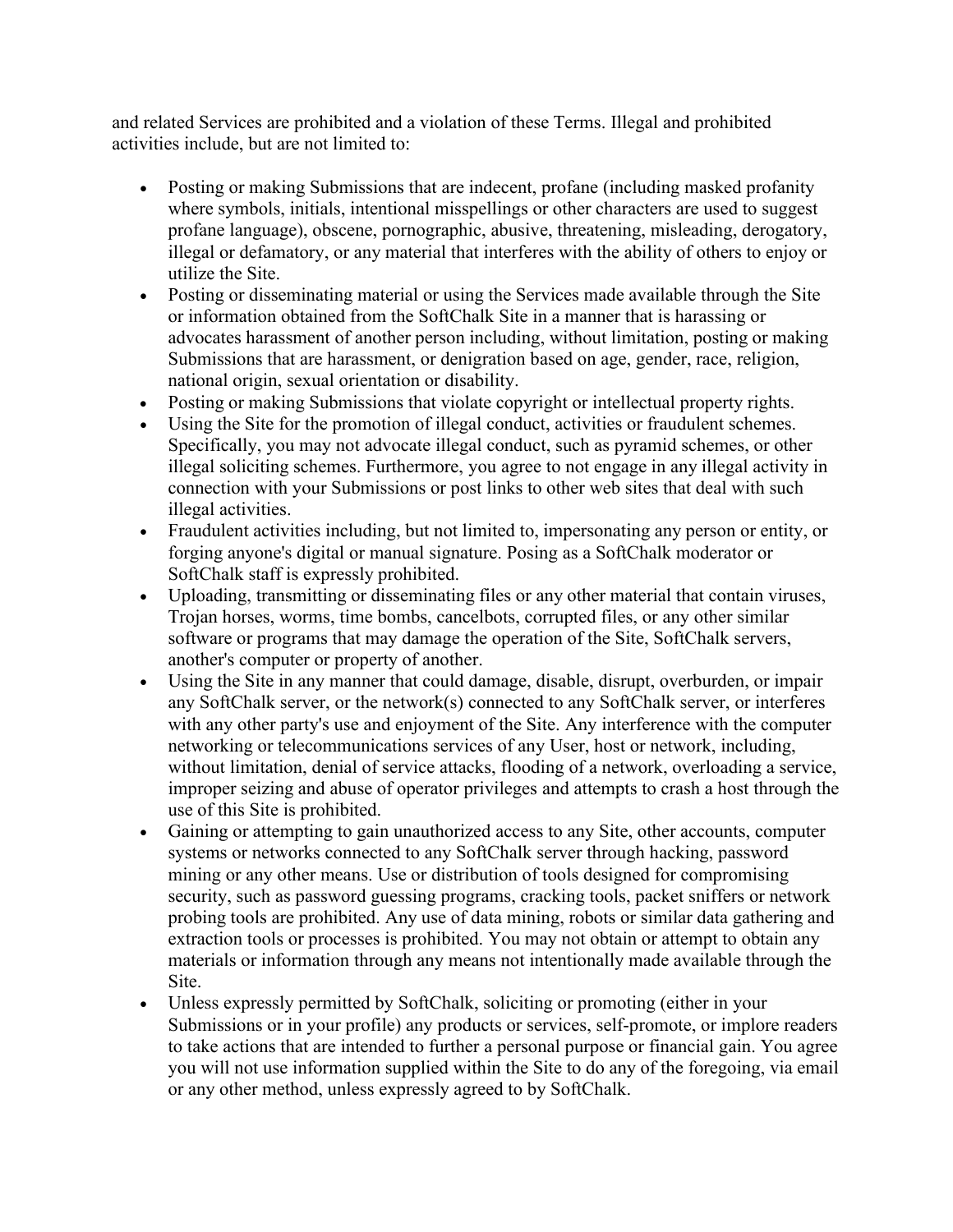- Gathering or attempting to gather public email addresses made public in the registered User profiles and use for your own purpose. You agree not to promote, link to or encourage others to join or participate in competing sites that provide message boards, forums, chats, blogs or other interactive elements with the intent of harming the flow of information and/or participation at the Site.
- Soliciting, transmitting or promoting "junk mail", "chain letters", surveys, contests or unsolicited mass mailing or spam.

You hereby authorize SoftChalk to cooperate with (i) law enforcement authorities in the investigation of suspected criminal violations, and/or (ii) system administrators at Internet service providers or other network or computing facilities in order to enforce these Terms.

Should you fail to observe any of the Terms, SoftChalk may pursue any or all of its remedies against you including, but not limited to, legal action or injunctive or other equitable relief where appropriate.

## Creating an Account

Certain Services available through this Site require the User to complete the registration process to create an account. Such Services may include (but are not limited to) participating on online community portions of this Site, and setting personal preferences for use on the Site. As part of the registration process, you are required to provide certain information, including your first and last name, and a username. Please consider that this information will be made publicly available. Although some features currently allow posting with only a username, SoftChalk reserves the right in the future to require such posts be associated with the User first and last name. Any personally identifiable information you provide in the account creation or maintenance process will be managed by SoftChalk in accordance with its Privacy Policy.

We reserve the right to delete any free account that has not been logged into for six months or longer.

You agree that the information that you supply during the registration process will be true, current, accurate and complete, and you agree not to (i) register under the name of another person; (ii) choose a username that may be deemed offensive; (iii) choose a username for the purposes of deceiving or misleading Site Users as to your true identity; (iv) choose a username that incorporates a solicitation (e.g. yourproduct, yourservices, yourSite); or (v) violate the intellectual property or other rights of any person or entity. You agree to not impersonate any other person, including any other Site User, Moderator (Host) or any SoftChalk employee, Officer or Director. You agree to maintain and promptly update your registration data as necessary to keep it true, current, accurate and complete.

If, after investigation, SoftChalk has reasonable grounds to suspect that any registered User's information is untrue, inaccurate, not current or incomplete, SoftChalk may suspend or terminate that registered User's account and prohibit any and all current or future use of the Site (or any portion of it) by that User.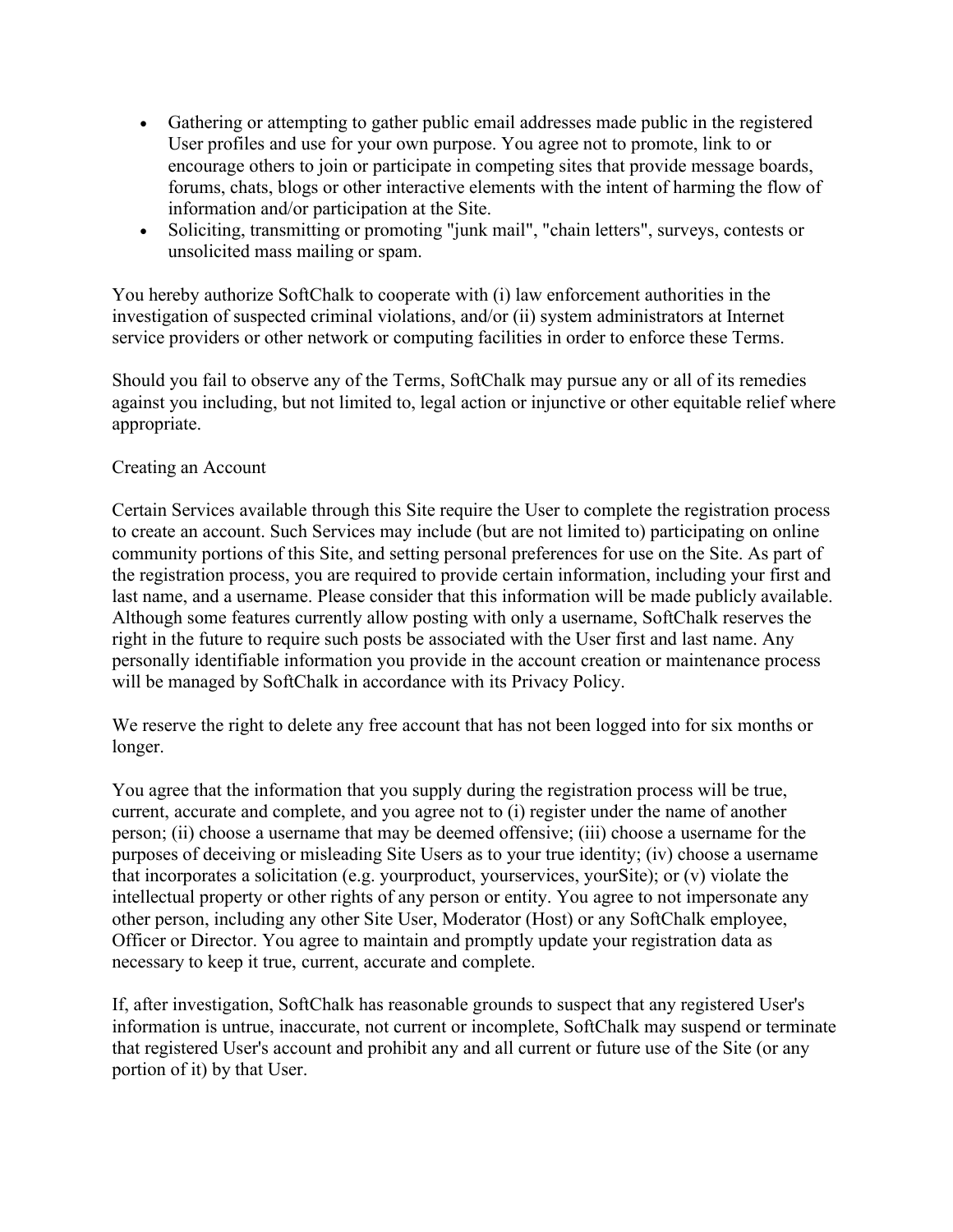SoftChalk is concerned about the privacy and safety of all its Users, and in particular, of children. For this reason, if you are under the age of 13, you may not create an account for any of the Services offered on the Site. Some portions of this Site may allow individuals under the age of 13 to participate in forums limited to a specific User group and subject to the registration process, identity verification and other additional terms of use of that forum.

## Security

You are responsible for maintaining the confidentiality of your passwords and account information and access. You are also entirely responsible for any and all activities (and any misuses) that occur under or that originate from your account, including activities committed by any friend, family, co-worker, employee, guest or anyone with access to your account. You agree to ensure that you exit from your account at the end of each session (if you use a shared computer) and to notify SoftChalk immediately of any unauthorized use of your account or any other breach of security. SoftChalk will not be liable for any loss that you may incur as a result of someone else using your password or account, either with or without your knowledge. Additionally, you could be held liable for losses incurred by SoftChalk or another party due to someone else using your account or username. You may not use anyone else's account at any time, without the permission of the account holder.

## Moderators

SoftChalk has no obligation to monitor Submissions or other materials. However, Site Moderators may monitor the Site's Submissions. Site Moderators do not pre-screen Submissions, monitor on a "real time" basis, or edit Submissions made to the Site. As a User, you may see content that is offensive or objectionable. Each User must evaluate and bear all risks associated with the use of any content, including any reliance on the accuracy, completeness, or usefulness of such content. Please report objectionable content on the Site by sending an email to [info@softchalk.com.](mailto:info@softchalk.com)

SoftChalk reserves the right to manage the Submissions on the Site in order to facilitate the orderly distribution of information through the Site. For that purpose, SoftChalk may, at its election, designate SoftChalk employees and/or outside entities to act as Moderators for the Site. The Moderators are not obligated to review all Submissions, nor do they edit Submissions. You assume the risk of reading and acting upon information from any Submissions made by a Moderator or other individual within the Site.

# Termination of Membership or Participation

Your privilege to use or access the Site and/or Services may be terminated by SoftChalk immediately and without notice if you fail to comply with any term or condition of the Terms. Upon such termination, you must immediately cease accessing or using the Site and Services and agree not to re-register or otherwise make use of, or attempt to use, the Site or Services. Furthermore, you acknowledge that SoftChalk reserves the right to take action -- technical, legal or otherwise -- to block, nullify or deny your ability to access the Site or Services. You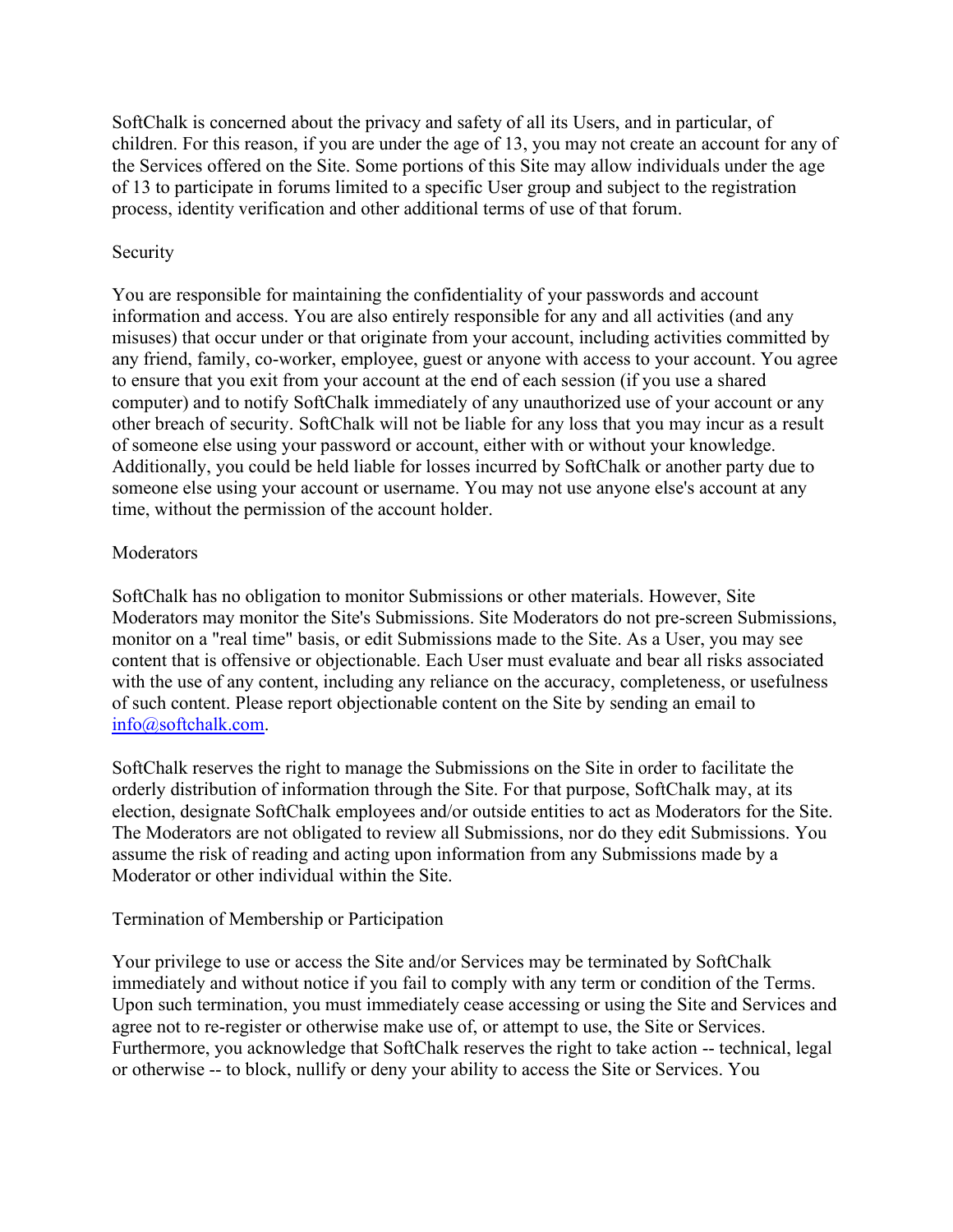understand that SoftChalk may exercise this right in its sole discretion, and this right shall be in addition to and not in substitution for any other rights and remedies available to SoftChalk.

Disclaimer of Warranties and Limitation of Liability

MOST OF THE CONTENT POSTED TO THE SITE IS PROVIDED BY REGISTERED THIRD PARTIES NOT AFFILIATED WITH SOFTCHALK. SUCH THIRD-PARTY CONTENT IS THE SOLE RESPONSIBILITY OF THE PERSON ORIGINATING THAT CONTENT. YOU AGREE THAT SOFTCHALK DOES NOT CONTROL, AND IS NOT RESPONSIBLE IN ANY WAY FOR THIS THIRD-PARTY CONTENT. ADDITIONALLY, YOU AGREE THAT SOFTCHALK IS NOT LIABLE FOR, AND YOU SHALL INDEMNIFY AND HOLD SOFTCHALK, AND ITS SUBSIDIARIES, AFFILIATES, OFFICERS, AGENTS, MODERATORS AND EMPLOYEES HARMLESS FROM ANY CLAIM, INCLUDING REASONABLE ATTORNEYS' FEES, MADE BY ANY THIRD PARTY RELATING TO OR ARISING OUT OF CONTENT YOU SUBMIT, POST, TRANSMIT OR MAKE AVAILABLE THROUGH THE SITE, YOUR USE OF THE SITE, YOUR VIOLATION OF THE TERMS OF USE OR YOUR VIOLATION OF ANY RIGHTS OF ANOTHER.

THE CONTENT ON THE SITE IS "AS IS" AND CARRIES NO WARRANTIES. SOFTCHALK DOES NOT WARRANT OR GUARANTEE THE ACCURACY, RELIABILITY, COMPLETENESS, USEFULNESS, NON-INFRINGEMENT OF INTELLECTUAL PROPERTY RIGHTS, OR QUALITY OF ANY CONTENT ON THE SITE, REGARDLESS OF WHO ORIGINATES THAT CONTENT. SOFTCHALK DOES NOT WARRANT THAT THE SITE IS SECURE, FREE FROM BUGS, VIRUSES, INTERRUPTION, ERRORS, OR OTHER LIMITATIONS. SOFTCHALK DOES NOT WARRANT THAT USE OF THE SITE, OR ANY CONTENT, SERVICE, SEARCH OR LINK ON IT WILL PRODUCE CERTAIN RESULTS. YOU EXPRESSLY UNDERSTAND AND AGREE THAT YOU BEAR ALL RISKS ASSOCIATED WITH USING OR RELYING ON THAT CONTENT. SOFTCHALK IS NOT LIABLE OR RESPONSIBLE IN ANY WAY FOR ANY CONTENT POSTED ON OR LINKED FROM THE SITE, INCLUDING, BUT NOT LIMITED TO, ANY ERRORS OR OMISSIONS IN CONTENT, OR FOR ANY LOSSES OR DAMAGE OF ANY KIND INCURRED AS A RESULT OF THE USE OF OR RELIANCE ON ANY CONTENT OR SERVICES. SOFTCHALK CANNOT ENSURE THE FILES YOU DOWNLOAD FROM THE SITE ARE FREE OF VIRUSES OR CONTAMINATION OR DESTRUCTIVE FEATURES, NOR CAN IT ENSURE THAT THE WEBSITE WILL BE ERROR-FREE OR UNINTERRUPTED. NO WARRANTY OF ANY KIND, IMPLIED, EXPRESS, OR STATUTORY, INCLUDING ANY IMPLIED WARRANTIES OF MERCHANTABILITY AND FITNESS FOR PARTICULAR PURPOSE, IS GIVEN IN CONJUNCTION WITH THE INFORMATION AND MATERIALS CONTAINED ON, FUNCTIONS OF, OR SERVICES OFFERED ON, THIS SITE. SOFTCHALK FURTHER DISCLAIMS ANY AND ALL LIABILITY FOR THE ACTS, OMISSIONS, AND CONDUCT OF ANY THIRD PARTIES OR SITE USERS IN CONNECTION WITH THE SITE AND SERVICES.

TO THE MAXIMUM EXTENT PERMITTED BY APPLICABLE LAW, SOFTCHALK AND ITS REPRESENTATIVES ARE NOT LIABLE FOR ANY INDIRECT, SPECIAL,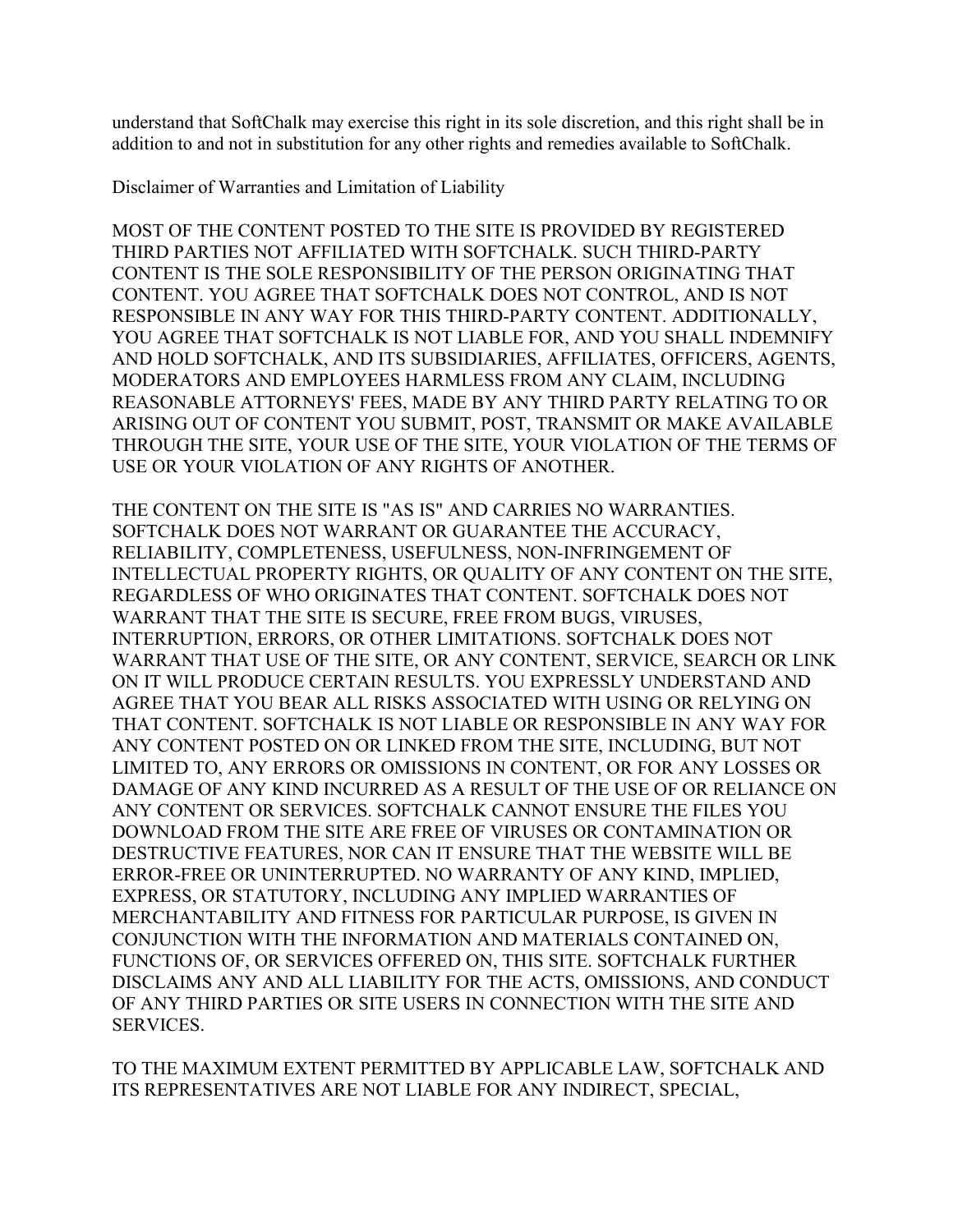EXEMPLARY, INCIDENTAL, OR CONSEQUENTIAL DAMAGES OR FOR ANY DAMAGES RELATING TO LOSS OF BUSINESS, TELECOMMUNICATION FAILURES, LOSS, CORRUPTION, SECURITY OR THEFT OF DATA, LOSS OF PROFITS OR INVESTMENT, ACCOUNTING POSITIONS TAKEN BY YOU, OR THE LIKE, WHETHER BASED IN CONTRACT, TORT (INCLUDING NEGLIGENCE), STRICT LIABILITY, PRODUCT LIABILITY OR OTHERWISE, EVEN IF SOFTCHALK OR ITS REPRESENTATIVES HAVE BEEN ADVISED OF THE POSSIBILITY OF SUCH DAMAGES AND EVEN IF A REMEDY SET FORTH HEREIN IS FOUND TO HAVE FAILED OF ITS ESSENTIAL PURPOSE. SOFTCHALK'S AGGREGATE LIABILITY FOR DIRECT DAMAGES SHALL NOT EXCEED THE AMOUNT OF THE APPLICABLE FEE PAID BY THE CLAIMANT FOR THE SERVICE GIVING RISE TO SUCH CLAIM IN THE PRECEEDING 12 MONTHS. THE LIMITATIONS OF DAMAGES SET FORTHABOVE ARE FUNDAMENTAL ELEMENTS OF THE BASIS OF THE BARGAIN BETWEEN SOFTCHALK AND YOU. SOFTCHALK WOULD NOT BE ABLE TO HAVE PROVIDED THE SITE WITHOUT SUCH LIMITATIONS.

#### General Terms

The Terms are a complete statement of the agreement between you and SoftChalk, and set forth the entire liability of SoftChalk and your exclusive remedy with respect to your access and use of the Site. The agents and employees of SoftChalk are not authorized to make modifications to the Terms, or to make any additional representations, commitments or warranties binding on SoftChalk. Any waiver of the terms herein by SoftChalk must be in a writing signed by an authorized officer of SoftChalk and expressly referencing the applicable provisions of the Terms. It is expressly agreed that if You issue a purchase order or other document for the license or services provided under the Terms, such instrument will be deemed for Your internal purposes only, and any provisions inconsistent with these Terms shall have no effect whatsoever upon the Terms. If any provision of the Terms is invalid or unenforceable under applicable law, that portion will be construed consistent with applicable law as nearly as possible, or failing that, deemed omitted,and the remaining provisions will continue in full force and effect. The Terms will be governed by Virginia law and the applicable federal laws of the United States as applied to agreements entered into and to be performed entirely within Virginia, without regard to its choice of law or conflicts of law principles that would require the application of law of a different jurisdiction.

You also agree that such dispute may be resolved with personal jurisdiction by, and the choice or forum or venue shall be in, the provincial and federal courts of the Commonwealth of Virginia, City of Richmond, and such courts will have exclusive jurisdiction. Headings are included for convenience only, and shall not be considered in interpreting these Terms. The Terms do not limit any rights that SoftChalk may have under trade secret, copyright, patent or other laws. SoftChalk reserves the right at all times to disclose any information as SoftChalk deems necessary to satisfy any applicable law, regulation, legal process or governmental request, or to edit, refuse to post or to remove any information or materials, in whole or in part, in SoftChalk's sole discretion. SoftChalk, and SoftChalk related brands are trade-marks of SoftChalk LLC, and may be registered in the United States and other jurisdictions. Other brands, logos and marks are trade-marks of their respective owners.